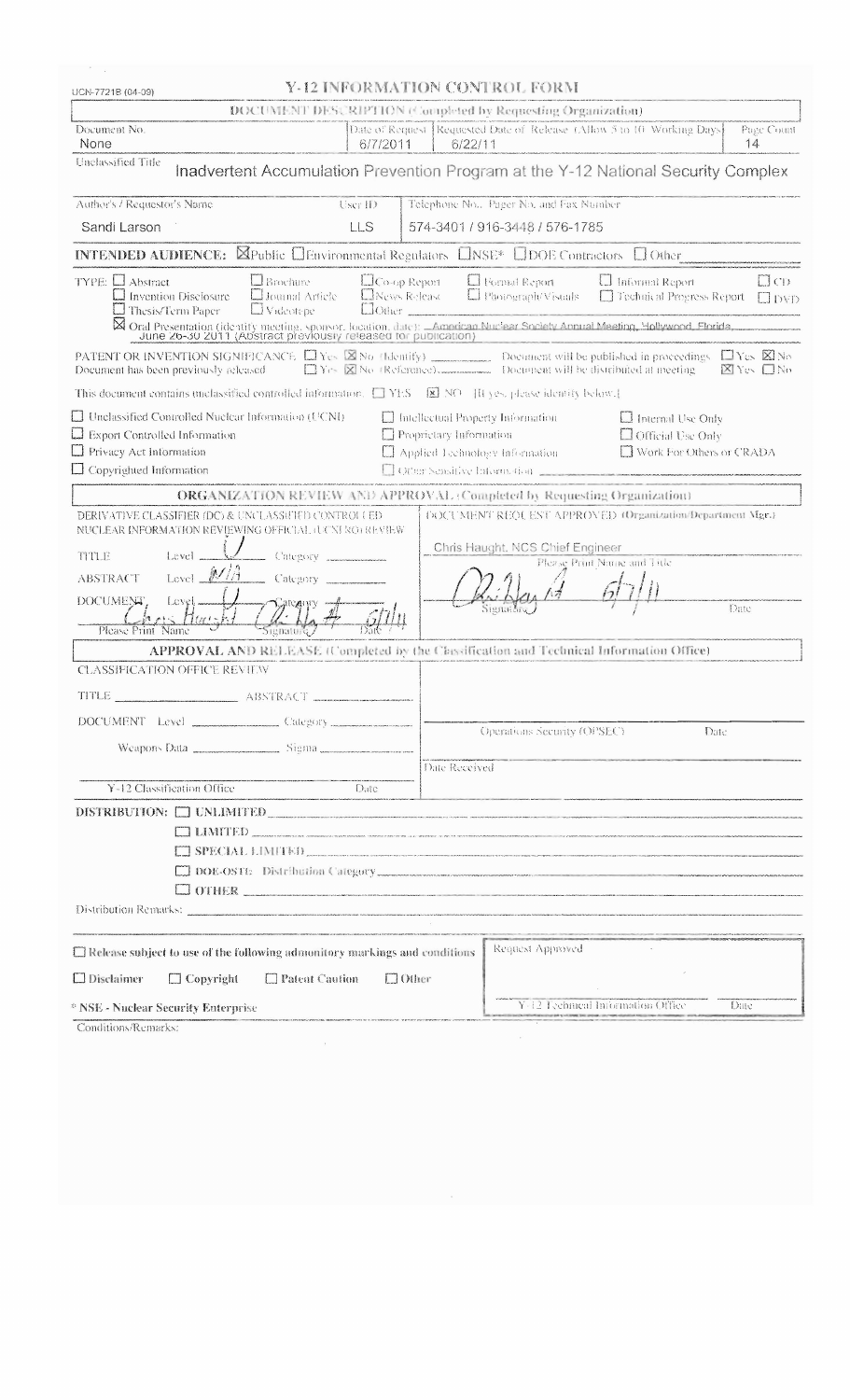# **Inadvertent Accumulation Prevention Pro gram at the Y-12 National Security Complex**

**Sandi Larson – NCS Engineer Bev Lomax – Criticality Safety Officer C ynthia Gunn – Non-Destructive Anal ysis**



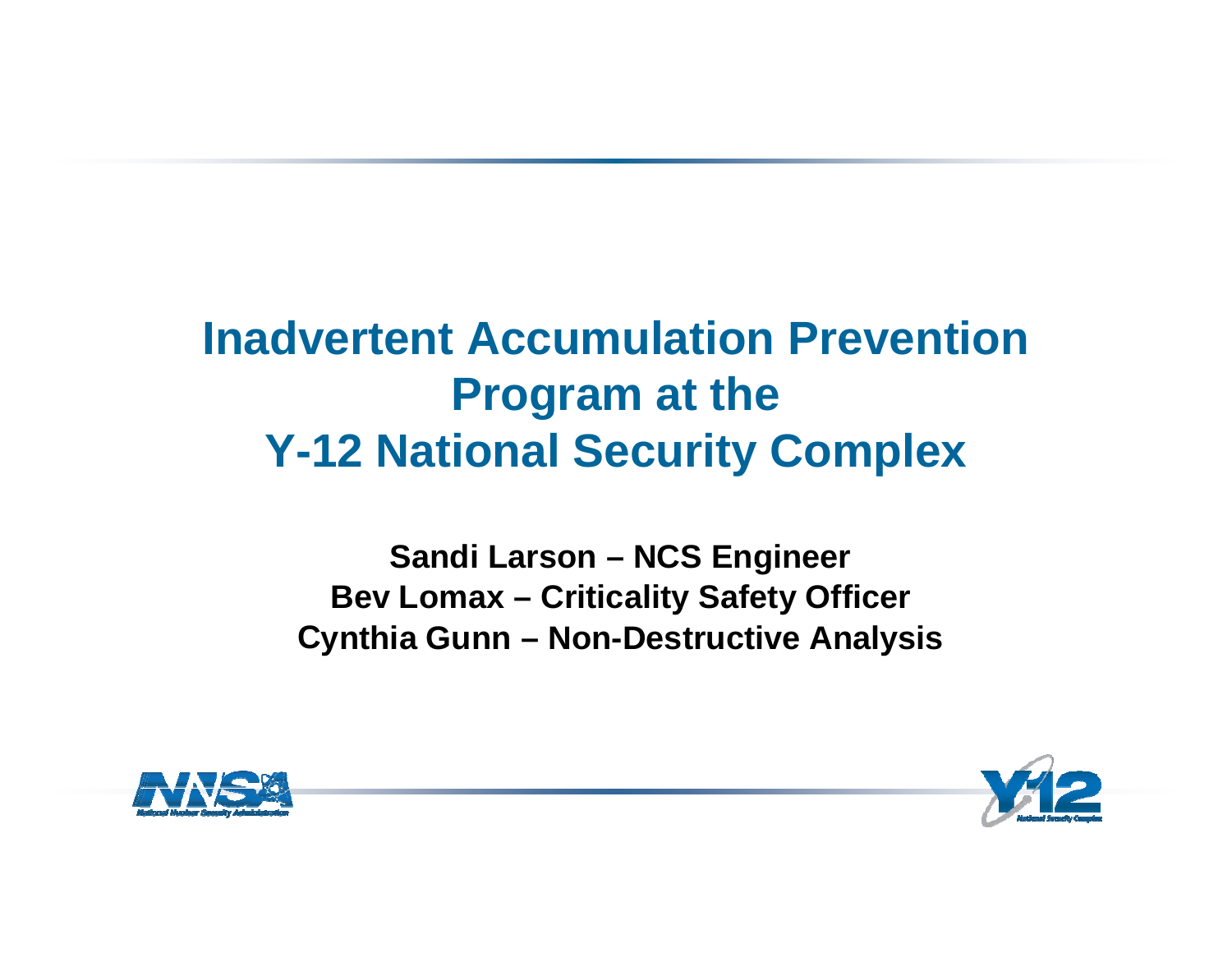This work of authorship and those incorporated herein were prepared by Contractor as accounts of work sponsored by an agency of the United States Government. Neither the United States Government nor any agency thereof, nor Contractor, nor any of their employees, makes any warranty, express or implied, or assumes any legal liability or responsibility for the accuracy, completeness, use made, or usefulness of any information, apparatus, product, or process disclosed, or represents that its use would not infringe privately owned rights. Reference herein to any specific commercial product, process, or service by trade name, trademark, manufacturer, or otherwise, does not necessarily constitute or imply its endorsement, recommendation, or favoring by the United States Government or any agency or Contractor thereof. The views and opinions of authors expressed herein do not necessarily state or reflect those of the United States Government or any agency or Contractor thereof.



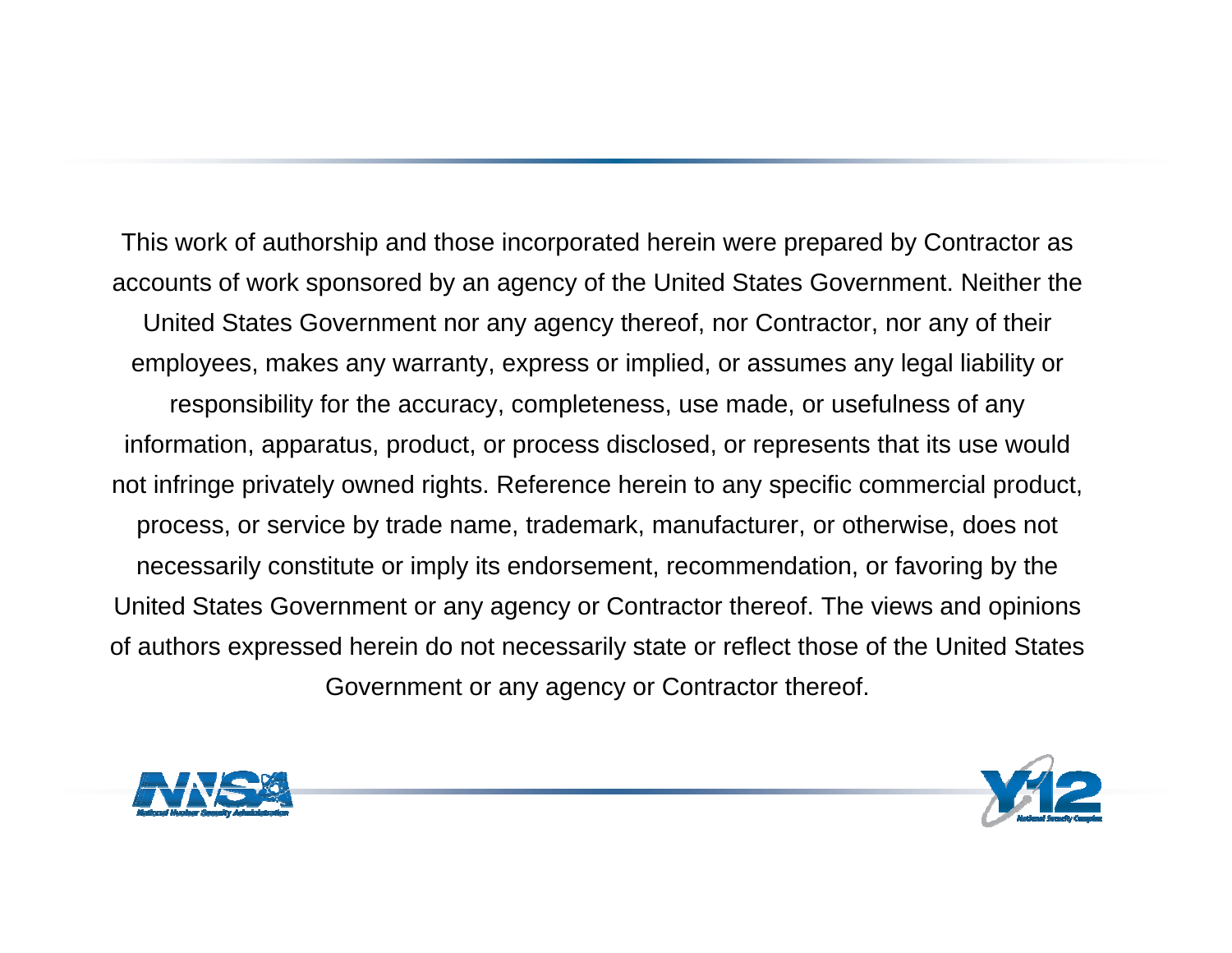# **Origination of IAPP**

- $\bullet$  Identification of excess holdup in various components occurred in 2005-2006 timeframe
- $\bullet$ • IAPP was one of the corrective actions
- $\bullet$  Provides a comprehensive review of areas where holdup can accumulate to
	- 1) consider need for additional engineered features to reduce accumulation
	- 2) select mechanism for managing holdup such as periodic cleanouts, filter changeouts, or equipment monitoring
	- 3) review holdup monitoring points surveyed under the Uranium Holdup Survey Program (UHSP)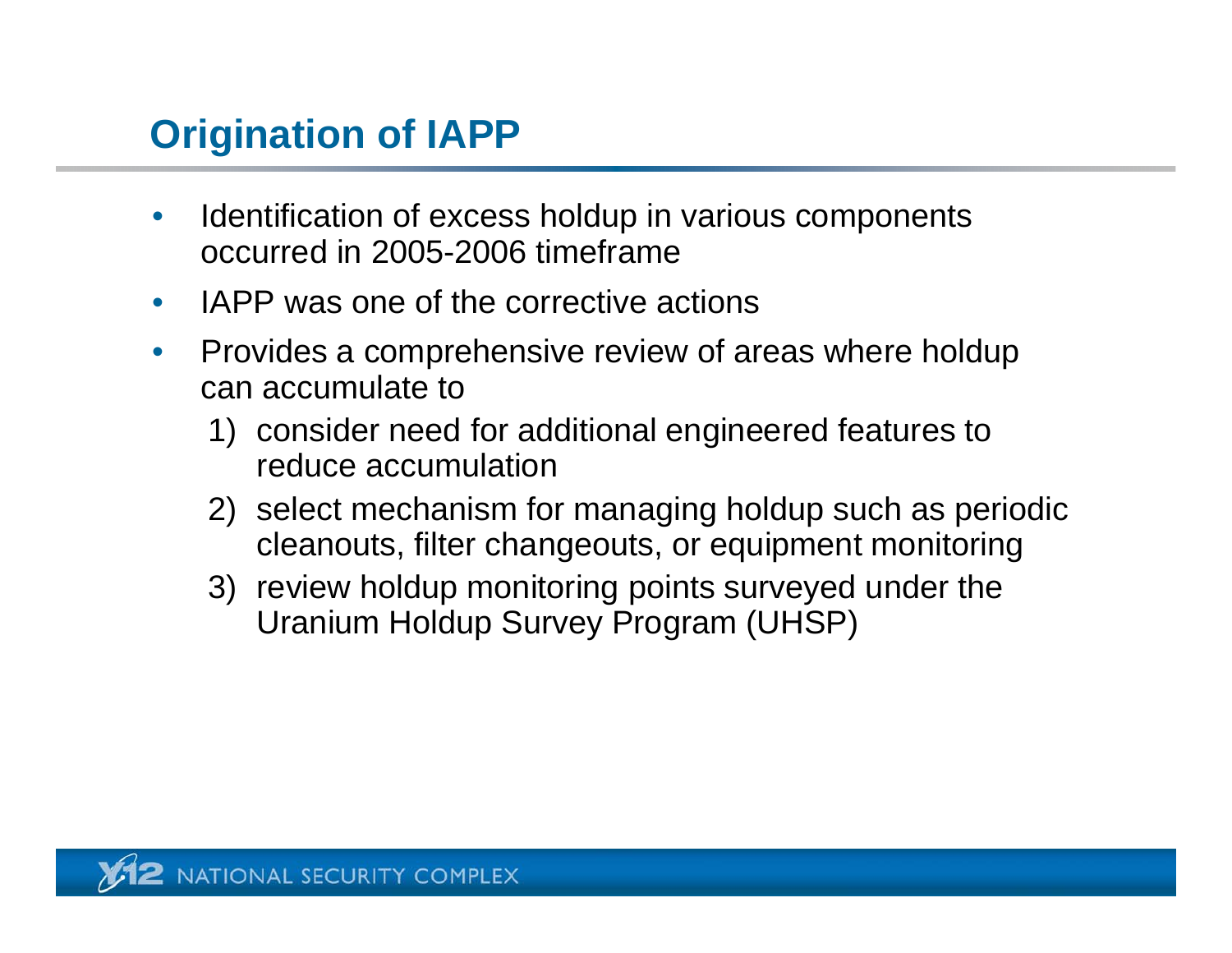# **UHSP Overview**

- Supports NCS and NMC&A
- Operations scans UHSP points with gamma monitor on scheduled frequency
- Results sent to UHSP database managed by NDA group
- Points with cps above "action value" are termed high points
- High Point Resolution
	- NDA remeasures point with gamma monitor
		- $\bullet\,$  If below action value, high point is resolved
	- NDA estimates the mass at the point and in the area around it or "zone"
	- mass estimate sent to NCS and NMC&A
- If point repeatedly alarms, NDA requests action value increase
- NCS writes a peer reviewed justification before approving the increase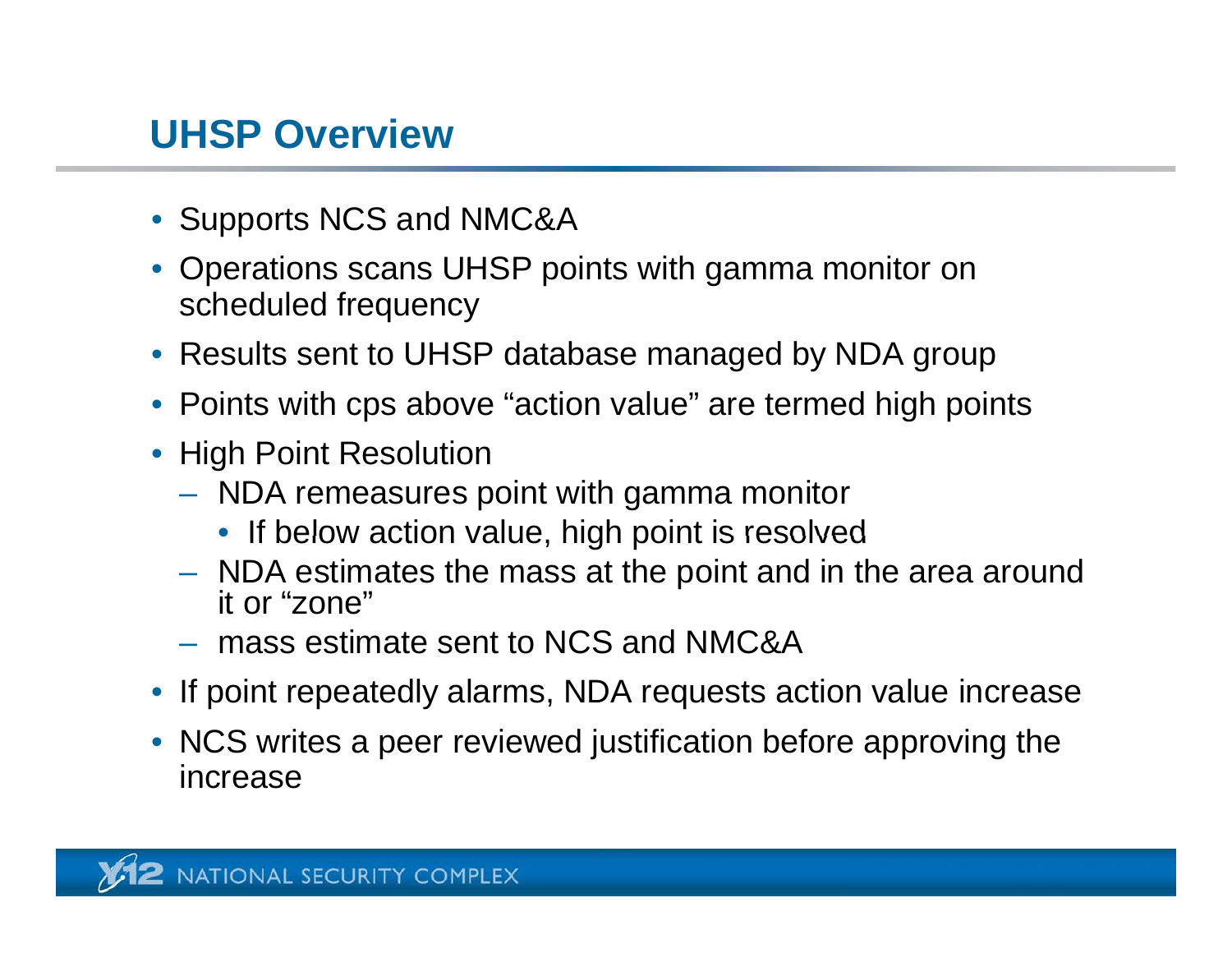#### **IAPP Process**

- Team led by CSO with NCS, NDA, System Engineer and **Operations**
- $\bullet\,$  Reviewed previous holdup reports
- Walked down entire system
- Wrote report with recommendations for improvement
- Baselined over 60 existing systems in 2 years
- NCS engineer determines if IAPP review needed for changes to existing systems
- IAPP review required for new systems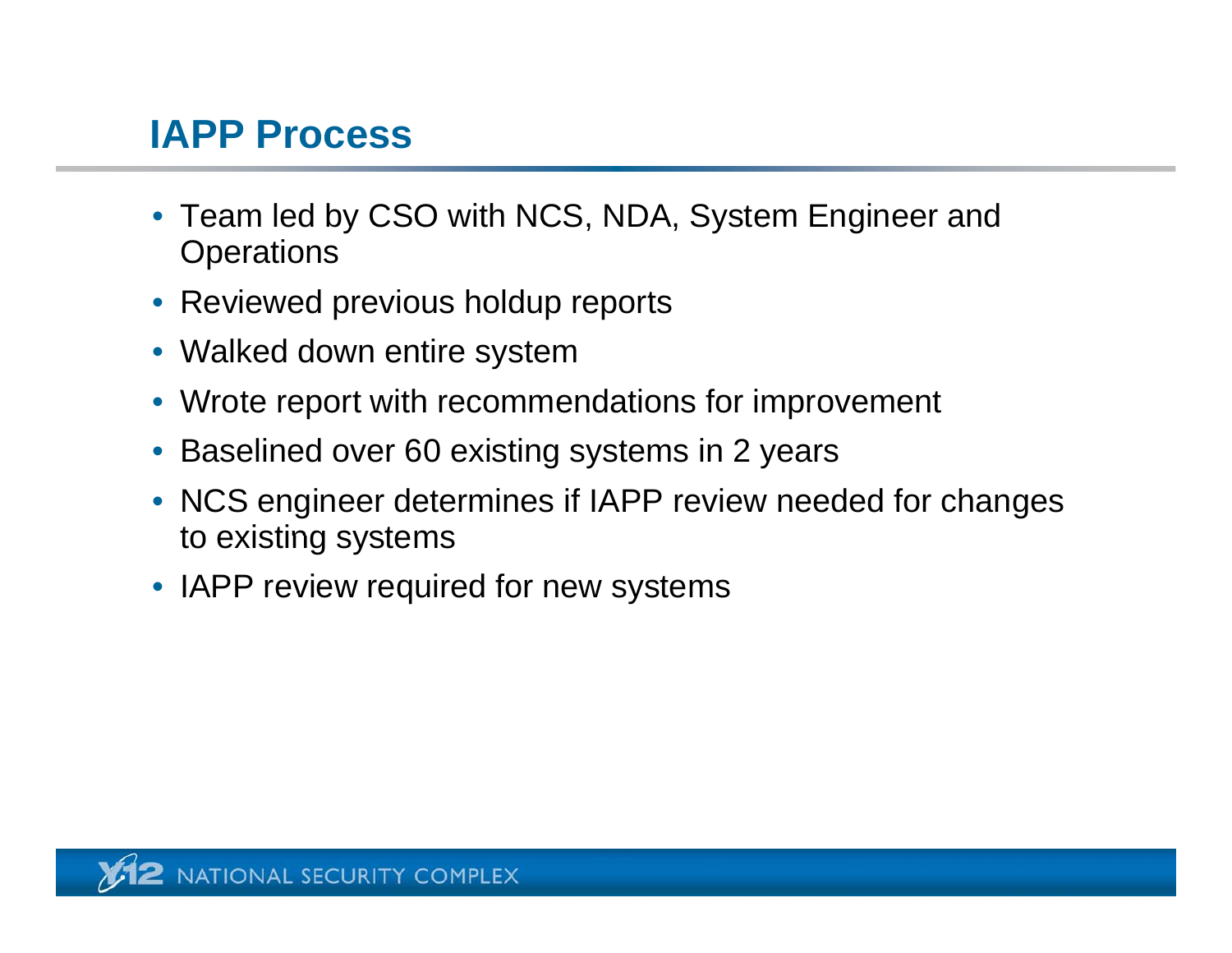#### **IAPP Walkdown**

- Scanned ventilation with gamma meter
- Looked at connected processes and filtration features to identify those needing improvement based on existing holdup
- Evaluated use of UHSP and the point locations
	- identified areas that were hard to measure
	- identified equipment that could be cleaned out instead of using UHSP
	- $-$  evaluated survey frequency
	- identified equipment where a mass quantification wouldn't be accurate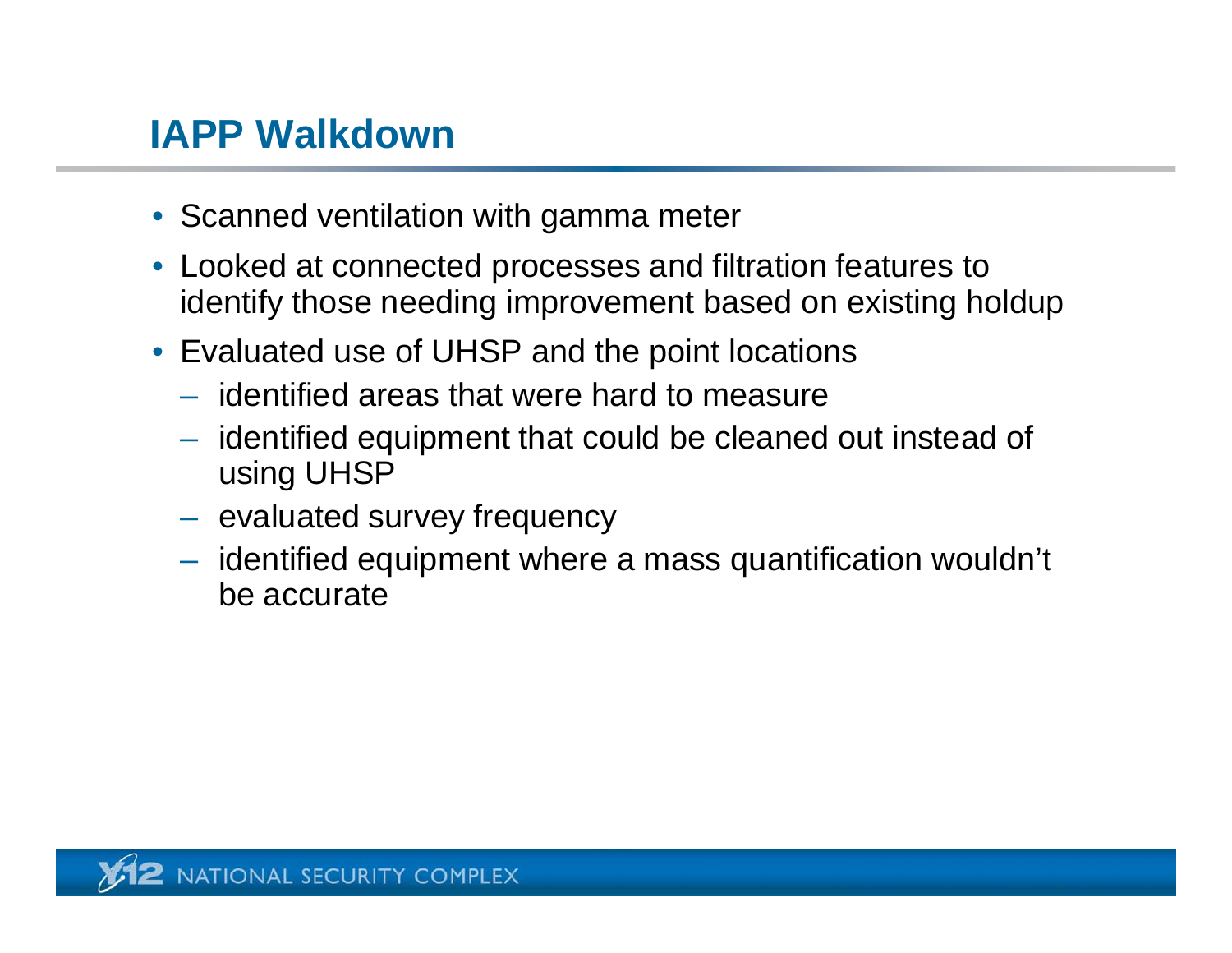# **IAPP Recommendations**

• Recommendations were binned into 5 categories

| <b>Description</b>             | <b>Approximate Number</b><br>of Recommendations |
|--------------------------------|-------------------------------------------------|
| <b>Increases Safety</b>        | $\overline{2}$                                  |
| <b>Improved Detection</b>      | 129                                             |
| <b>IAPP Methodology Change</b> | 28                                              |
| <b>Efficiency Improvement</b>  | 71                                              |
| Housekeeping                   | 35                                              |
| Other                          | 3                                               |
| Total                          | 268                                             |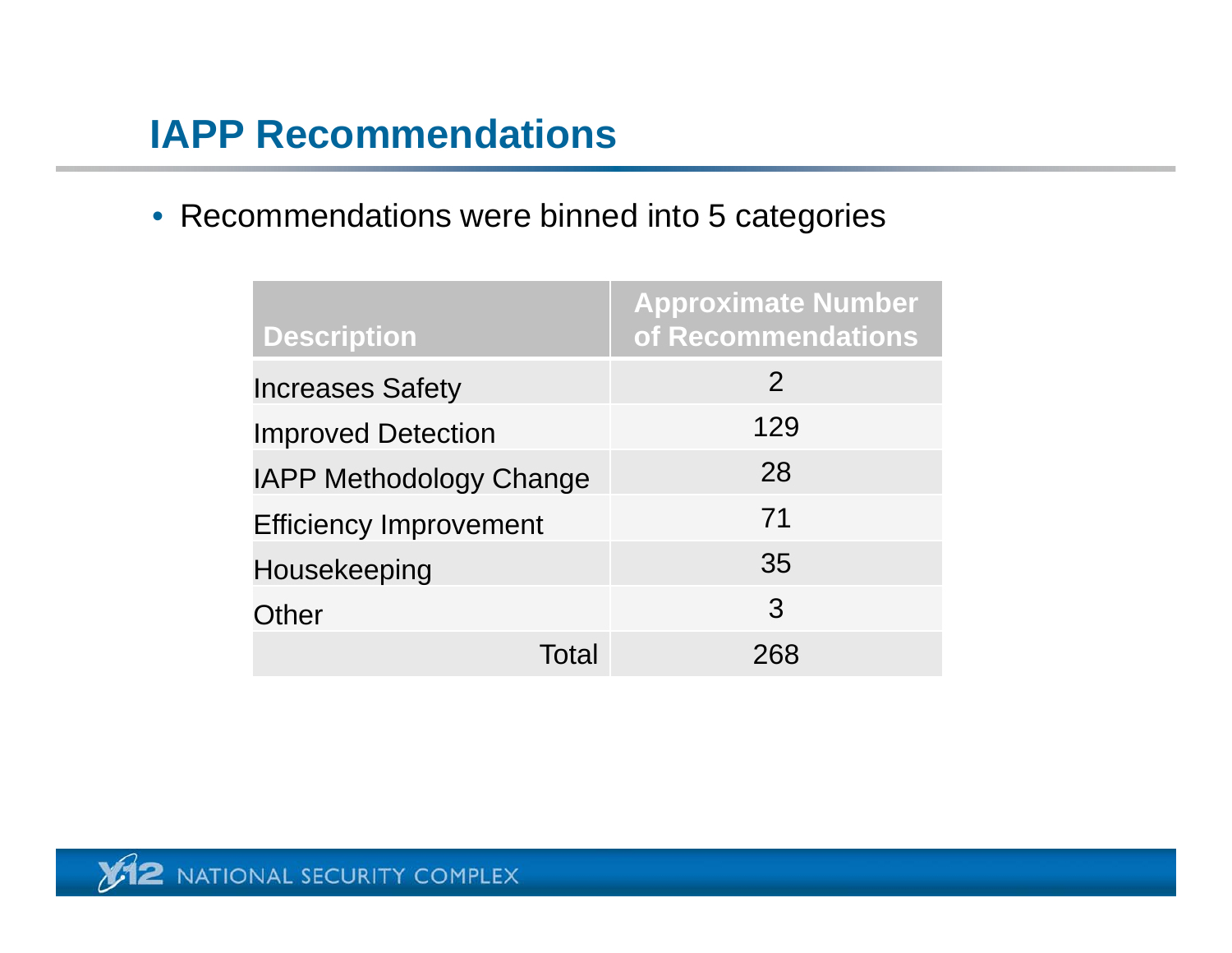#### **Increases Safety**

- One system was redesigned to add HEPA filters before a large, complex vacuum producer where internal mass could not be estimated
- Tanks of machine coolant had higher than expected NDA mass estimates with high uncertainty due to large geometry and unknowns in uranium distribution. They were cleaned out. Laboratory analysis of the coolant was within the uncertainty

range of the NDA estimate. Also found higher uranium content in oil layer that separates and floats on top of machine coolant. UHSP point relocated to ensure this layer is scanned & requirement for periodic cleanout of tanks added to remove this layer.

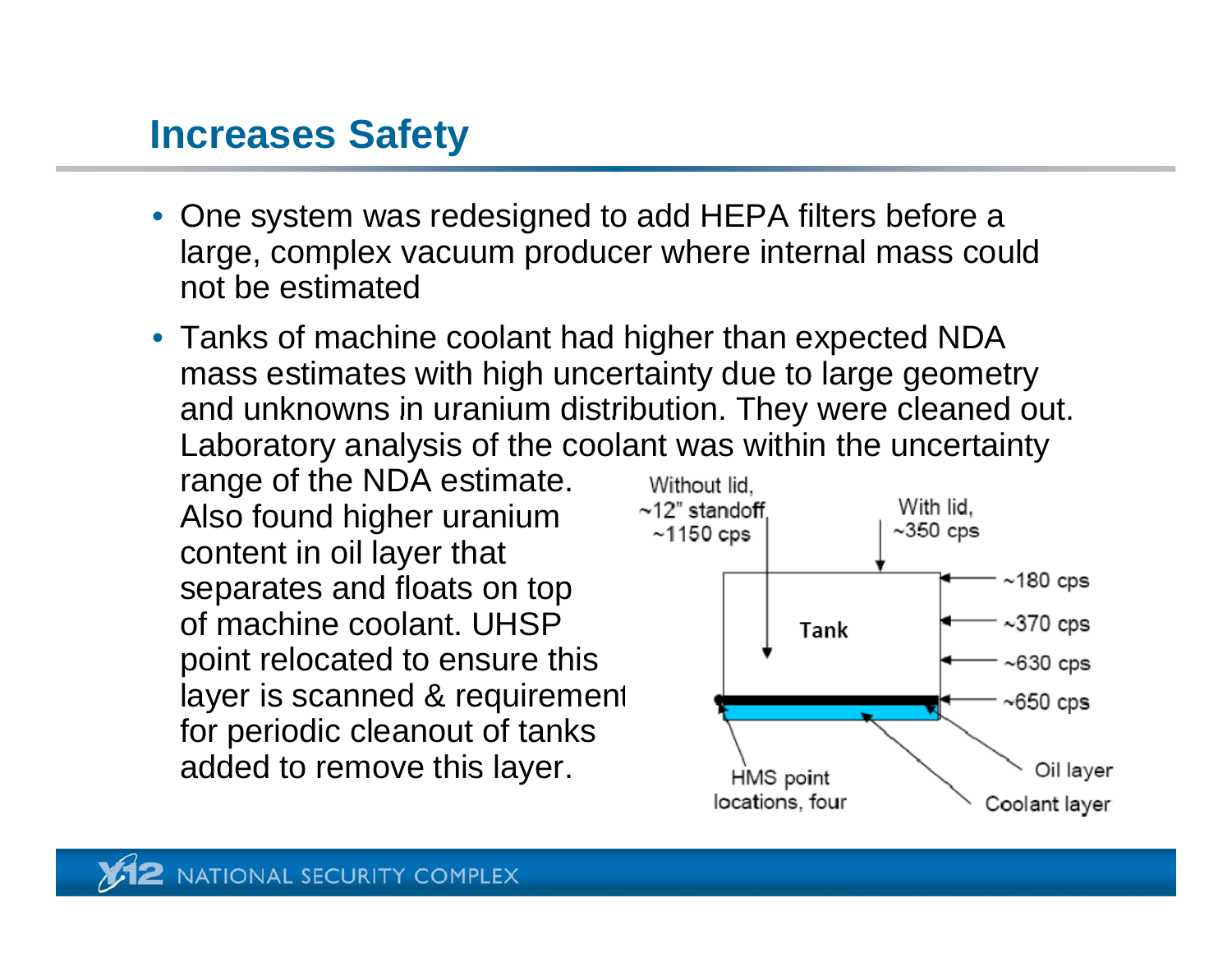#### **Improved Detection**

- Engineering/Operations actions to reduce accumulation
	- $-$  evaluate other filtration options
	- $-$  evaluate fissile material handling practices
- NDA group actions
	- add or relocate UHSP points to areas of greater accumulation
	- re-evaluate action value
	- NDA mass estimate needed based on count rate
	- increase measurement frequency
	- $-$  improve instructions/training for monitoring a point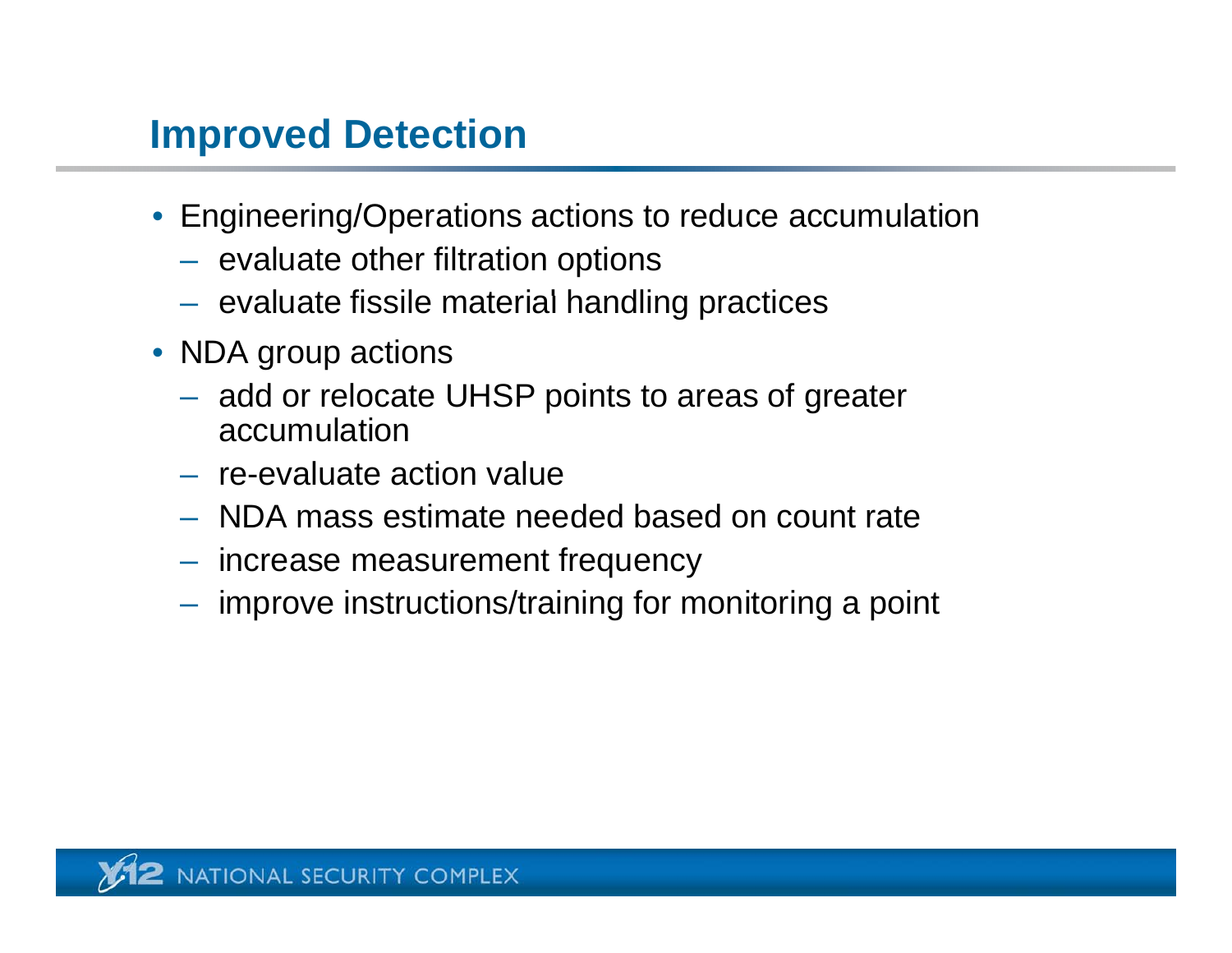# **IAPP Methodology Change**

- Revision to CSE needed to change requirement
- Replace UHSP monitoring with periodic clean-out
	- $-$  roughing filters and mist eliminators
	- glovebox plenums where meter doesn't reach
- Remove UHSP monitorin g downstream of HEPA filtration or on favorable geometry ductwork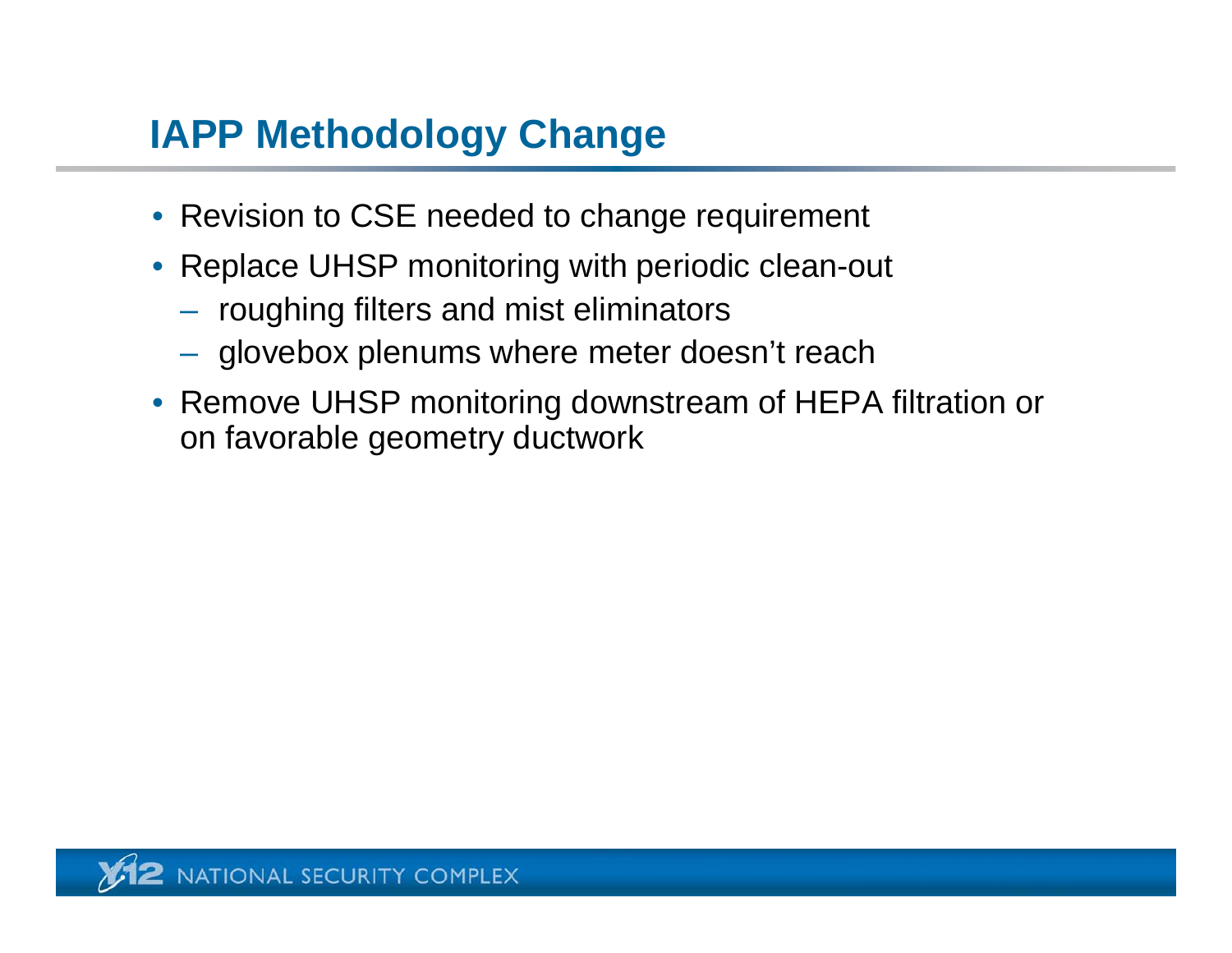# **Efficiency Improvement**

- Delete UHSP points
	- $-$  generally downstream of HEPA filtration
	- many retained for NMC&A
- Reduce measurement frequency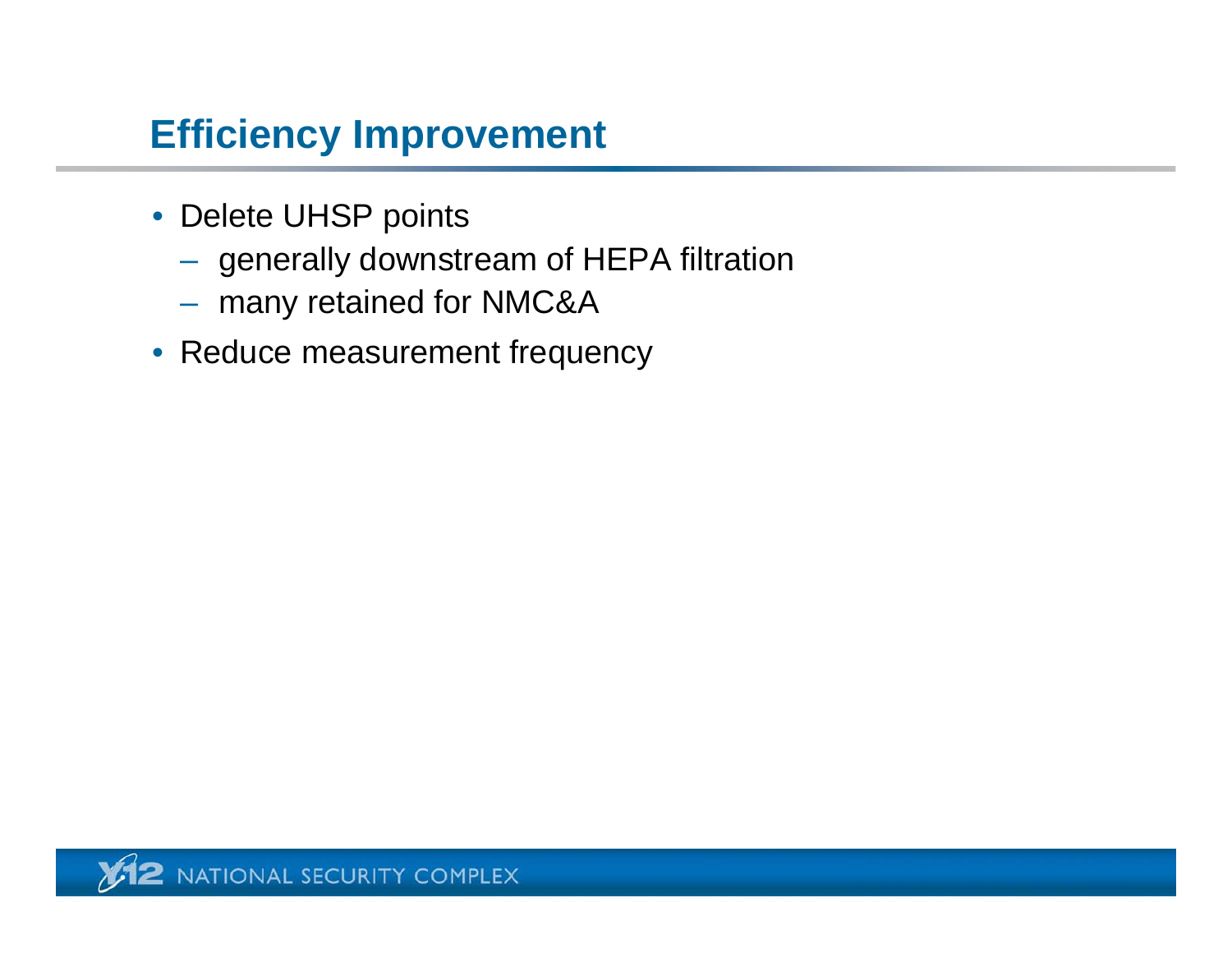# **Housekeeping/Other**

- Update point description or CSE reference in UHSP database
- Replace UHSP point labels in field
- Remove old UHSP labels in field
- Update UHSP point maps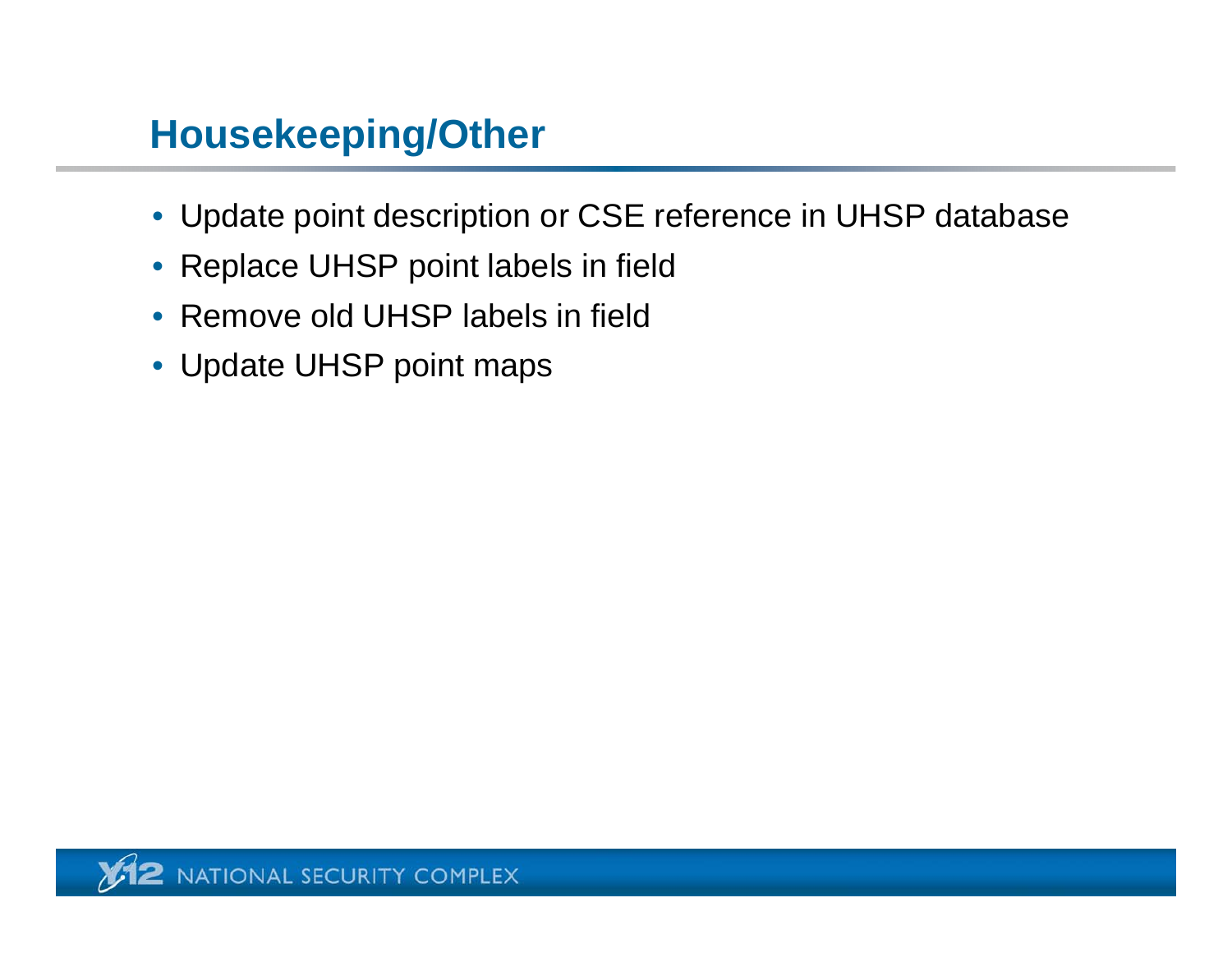### **Recommendation Progress**

- Prioritized as High, Medium and Low
- High tracked to completion including Increase Safety category
- Medium and Low being worked as CSE is revised, etc.
- Engineering evaluations are complete but many design changes still in progress